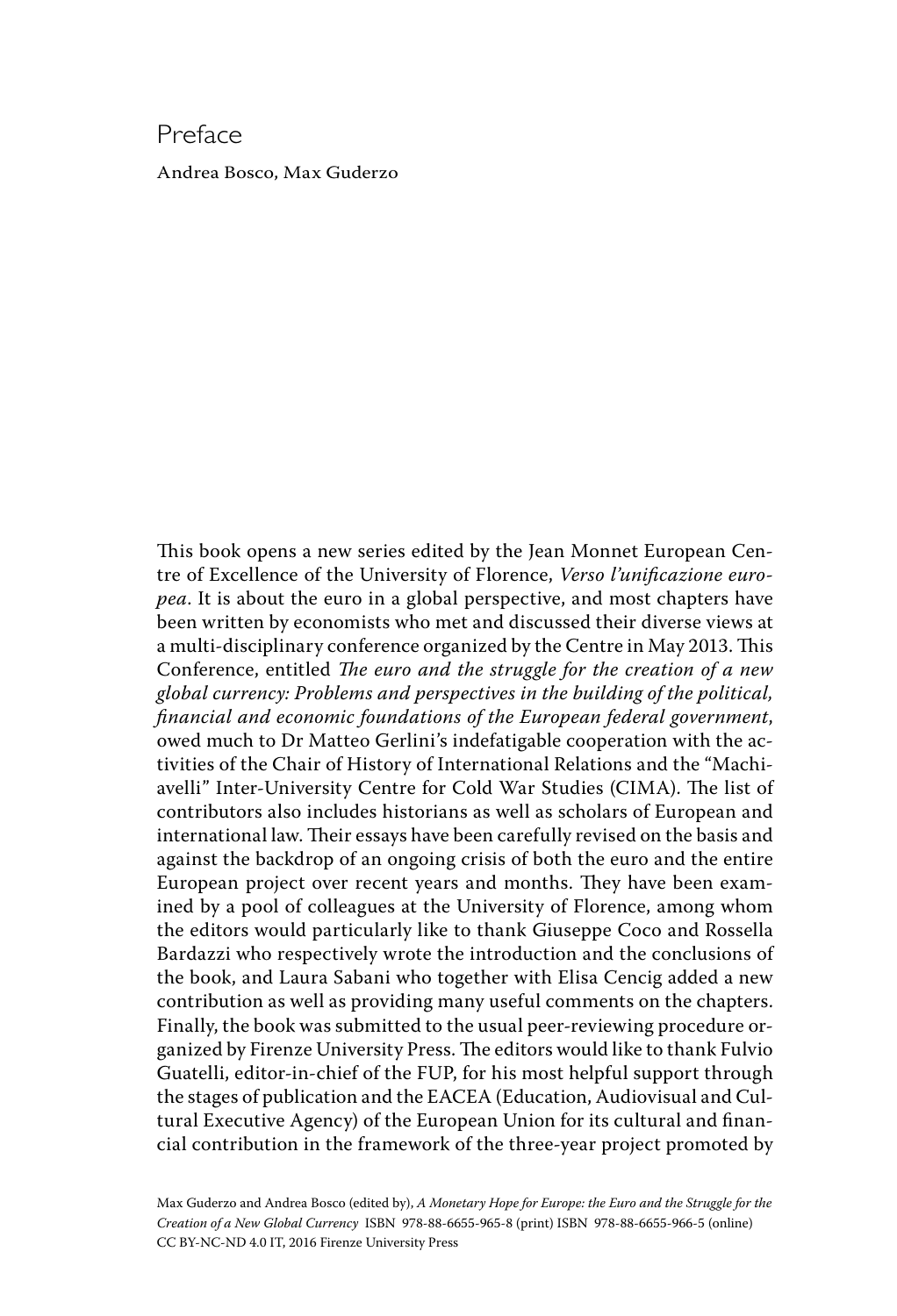the Centre of Excellence between 2011 and 2014: «The EU and European unification: State of the  $\arctan$  and perspectives $\mathcal{P}^1$ .

As a short preface to the very interesting data and interpretations offered in the chapters, the editors would like to start from a very simple but possibly controversial comment. In the history of monetary unions the euro represents a unique case, which cannot be assimilated to other past attempts to create single or common currencies among different States, or States which had independent political and economic institutions. Furthermore, they share the opinion that it is possible to single out three models of monetary union implemented since the introduction of currency as an instrument for exchange and transactions among individuals or groups of individuals. The first model is that of monetary unions achieved through the expansion of the political, military and economic influence of a hegemonic State on other States. The second regards monetary unions established through the cooperation of independent and sovereign States. The third concerns monetary unions achieved through the creation of federal political institutions by independent and sovereign States.

These models make it possible to identify the character and historical significance of a specific monetary union related to the creation and evolution of the political institutions which produced it. Being a fundamental attribute of sovereignty, the currency in fact represented a tool which introduced a limitation, permanent or provisional, of national sovereignties, generating a process of integration, permanent or provisional, among them. The shift of monetary unions from one model into another, or their dissolution, therefore depended on the character of the political institutions which generated them and on their duration. Since the introduction of currency as an instrument for exchange and transactions among individuals or groups of individuals, there have indeed never been monetary unions existing independently from the political institutions which had generated them.

The first model can include monetary unions based on the principle of empire, colonialism, or economic supremacy<sup>2</sup>. The idea of a common and widely accepted currency was first realized in the Aegean Sea during the mid-sixth century BC by three major trading powers: Aegina, Corinth and Athens. While with the stater (with the turtle as its symbol) Aegina created the first international currency, largely as a result of its control of the cop-

<sup>&</sup>lt;sup>1</sup> More details on the Centre's history and activities may be found on its website, <http://www.unifi.it/cmpro-v-p-4085.html>.

 $2$  The historical data offered in this preface are taken from the interesting volume by P.L. Cottrell, G. Notaras, G. Tortella (eds.), *From the Athenian Tetradrachm to the Euro: Studies in European Monetary Integration*, Ashgate, Aldershot-Burlington (Vt.) 2007. Andrea Bosco has elaborated the three-model interpretation in line with the thought of Mario Albertini: philosopher, political leader and key figure in the European federalist movement in the last century.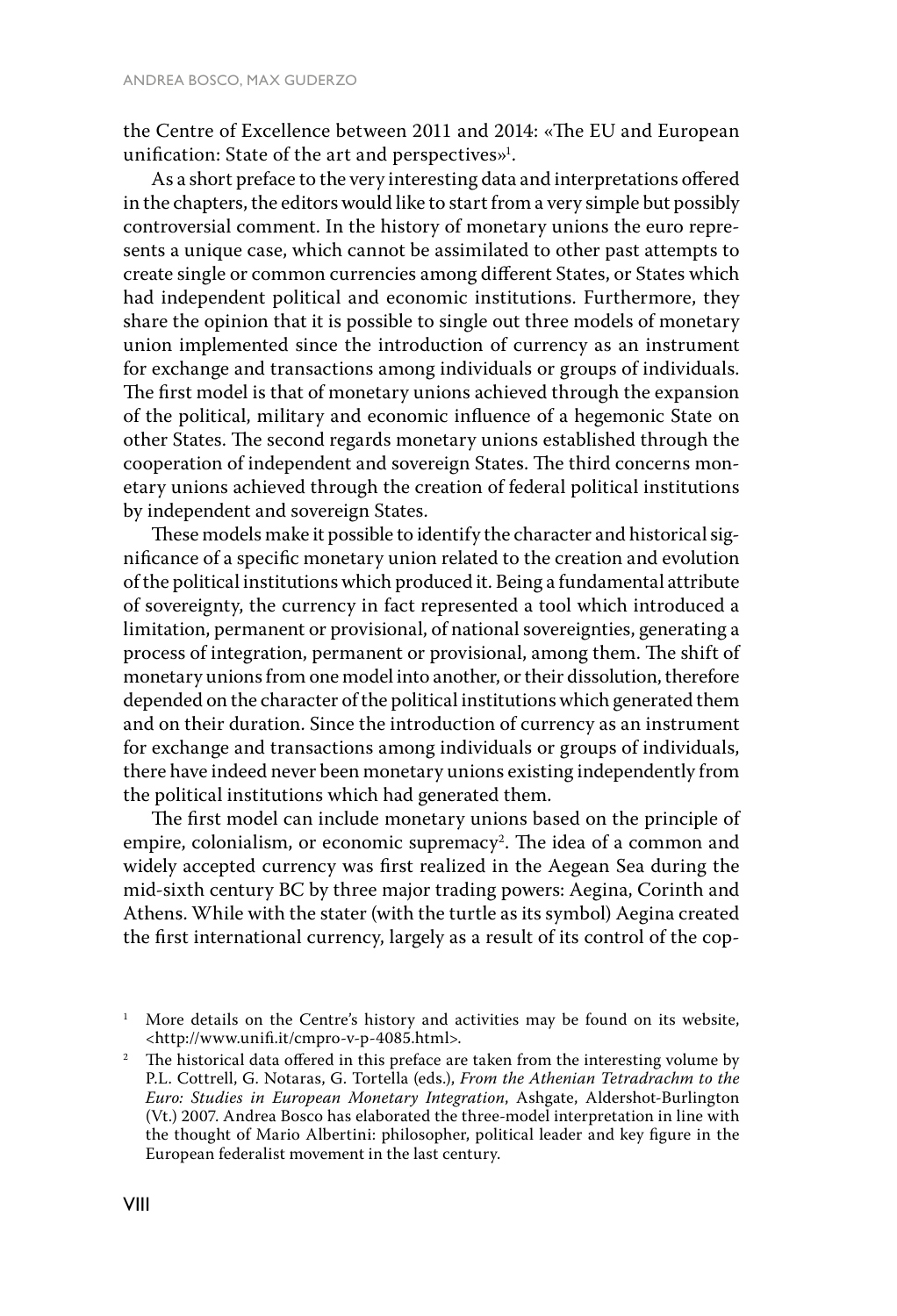per mines and its hegemonic political and economic role in the East Aegean Sea, Corinth then introduced its own stater (bearing the image of Pegasus) particularly in its colonies in the Ionian and Adriatic seas. Athens then replaced the stater with the tetradrachm, featuring the owl and using silver from Laurion. For two centuries the hegemony of Athens extended to the entire Aegean Sea: from the early fifth century BC (following the victories over the Persian navy at Salamina in 480 BC and Mycale in 479 BC) to the fourth century, despite its defeat in the Peloponnesian War. The Alexandrian tetradrachm replaced the Attican tetradrachm up to the third century BC, becoming the common currency of the Hellenistic world. Rome and Byzantium replaced the tetradrachm with various coinages – the denarius, the sestertius, the aureus and the dupondius – extending the area of the common currency to coincide with the borders of the Empire and neighbouring regions, with the Mediterranean as its heart.

Spain, in the age of Charles V and Philip II, introduced the silver peso and the gold escudo as the common currencies of an Empire with its centre in the Mediterranean. Maria Theresa's thaler – the currency of the Austrian Empire – created the larger Continental currency area after the fall of the Roman Empire. This was replaced by the 'continental system' of Napoleon I, manifestation of the French struggle for European hegemony which inevitably aroused British rivalry. However, the French attempt to conquer the sea by the power of the land lasted for six years only and collapsed after the Russian disaster. The florin was created through the German monetary unification of 1837 between six German States: Bavaria, Baden, Württemberg, Hesse, Nassau and Frankfurt. This was extended to the rest of the country through three wars by Bismarck and then to Austria in the period from 1857 to 1866. The Piedmont lira spread to the rest of Italy in 1861 as a consequence of the completion of Italian unification.

The second model can be applied to monetary unions established through the cooperation of independent and sovereign States as a result of the temporary convergence of their 'reason of State', namely, their vital national and strategic interests. The nineteenth century was characterized by the Anglo-French duopoly of financial power, and within this context the Latin monetary union emerged, which included France, Italy, Switzerland, Belgium and Greece and lasted from 1865 to 1914. It was based on bimetallism: namely on gold and on silver, which was about 15 times less valuable than gold. National and international monetary problems during most of the nineteenth century were the consequence of the oscillation of the gold/silver market prices sparked by waves of new mining discoveries in new countries such as the United States, Australia, and South Africa. In fact, during the nineteenth century France and Great Britain adopted opposing monetary policies, even though their central banks cooperated to maintain the highest possible degree of monetary stability within their own spheres of influence. While from 1717 Great Britain let the price of silver float freely by choos-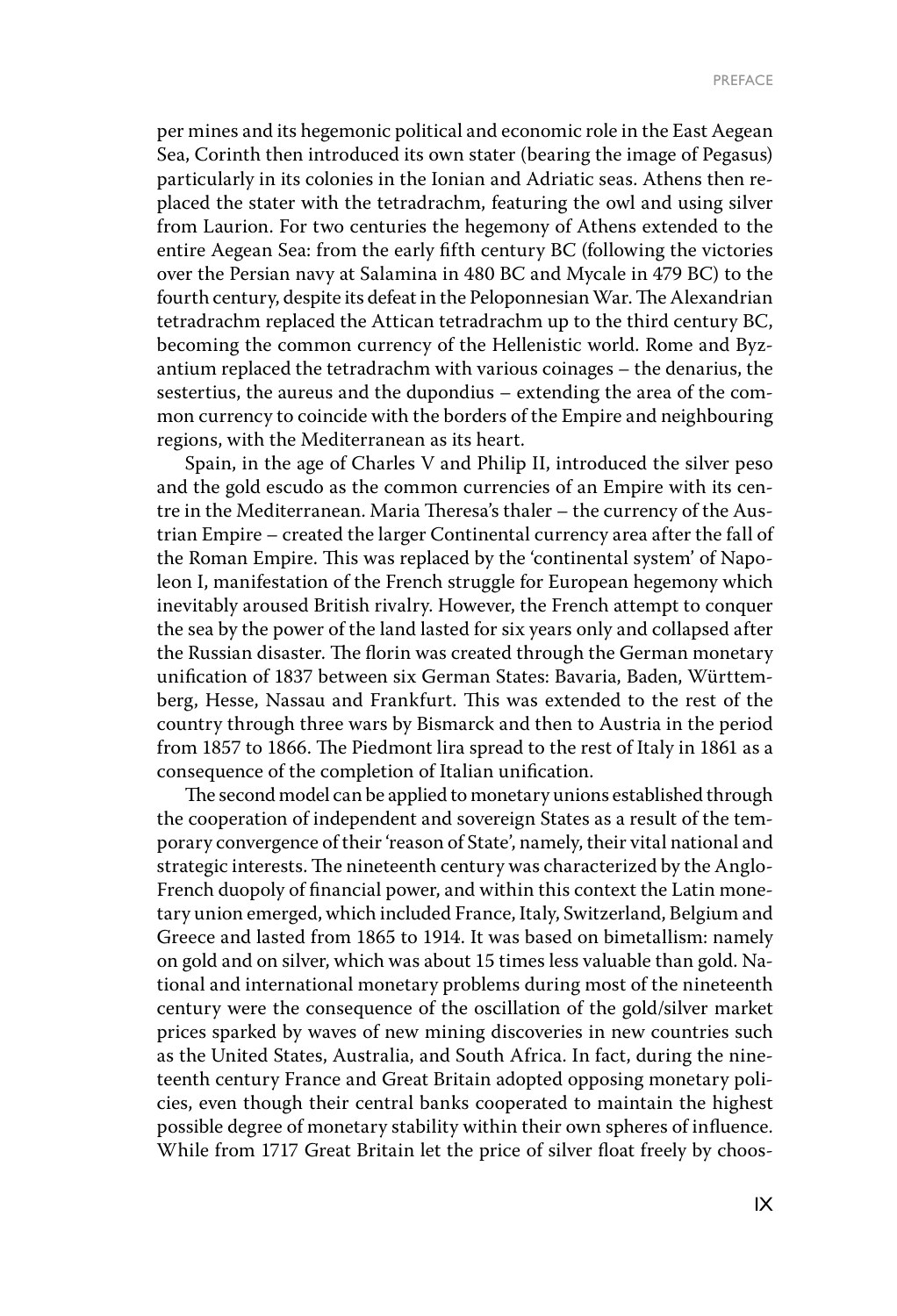ing a mono-metallic gold standard, France decided in 1785 to fix the parity between gold and silver and managed to hold to this up to the outbreak of World War I. During the nineteenth century France and Great Britain were the two main lending States, marking the first time in history when the main lending States were also great powers.

The rise to the rank of world powers of Germany, the United States, Italy, Russia, the Habsburg Empire and Japan, however, marked the crisis and the end of the international financial system based on the Anglo-French alliance with the Channel as the centre of gravity of world power. The Latin monetary union was put to test by the divergences in Franco-Italian relations over colonial policies in North Africa, by the German victory over France in 1871, by the decline of silver (and bimetallism) as a base for currency and by the creation of the German Gold Standard Reserve, which put an end to bimetallism. The Scandinavian monetary union – inaugurated in 1872, following the French defeat – was the most successful of all European monetary unions. It established the gold crown and, in 1885, a Bank Clearing System which guaranteed monetary and economic stability to countries such as Denmark, Norway and Sweden, which were, nevertheless, largely peripheral to the centre of world power politics.

The third model is represented by the monetary union of the United States of America, established since 1789, with the exclusive competence of Congress on monetary policy. However, it was not until the 1930s that all the American States became component parts of a single 'optimal currency area'. The principle of federalism gave precedence to political rather than economic reasons for integration between independent and sovereign States. Only by pooling of monetary and fiscal sovereignty within a new supranational institution, responsible before Parliament, could monetary union be permanent or indissolubly bound to the existence of the federal government. The first example of the application of federal government outside North America was provided by the Swiss Confederation, which came into existence in 1848, merging 22 sovereign Cantons. Germany provided another example for the application of the federal system. However, the existence of a largely preponderant State within it – Prussia – produced a *de facto* shift of the federal into the unitary principle. Born federal, the German Constitution was progressively transformed into the most centralized and despotic system of government in modern Continental Europe.

On the basis of this very brief historical survey of past monetary unions in line with the three models described, it is possible to propose a number of conclusions as to their relation with the euro experiment analysed in this book.

First, it emerges that small States outside monetary unions have limited policy autonomy because of the pressure exercised on them by capital flows in particular, and economic globalization in general. Monetary unions represent centres of gravity, attracting an increasing number of States into their orbit for as long as they exist. The historical trend of successful monetary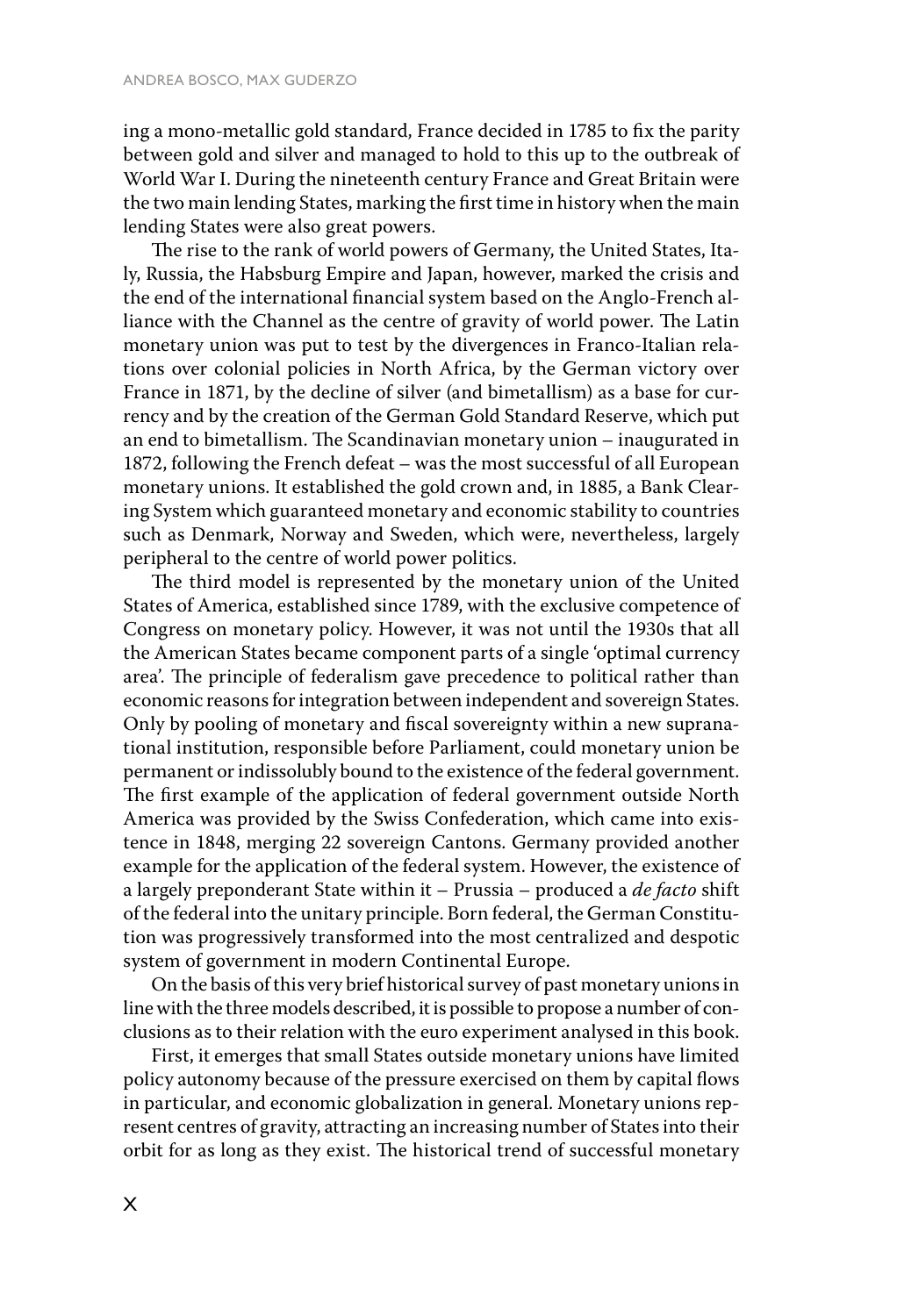unions is therefore to expand their area and to enter into conflict with other monetary unions, unless there is a convergence of global interests.

Second, regional monetary unions can be created and work successfully for a limited period only within a stable political, economic, military and financial system. If during the nineteenth century this backdrop was provided by the British Empire, during the twentieth it was provided by the Atlantic union policy, which since 1941 – with the signing of the Atlantic Charter – created a new centre of world gravity in the North Atlantic. The Bretton Woods agreements, based on the dollar gold exchange, created an international monetary system which since 1949 guaranteed European reconstruction, anti-inflationary policies, price stability and full employment. The crisis of the sterling gold exchange – consequence of the crisis of the British Empire – had triggered the long period of international financial and economic instability which was a major cause of the two world wars. The crisis of the Bretton Woods system, followed by Nixon's unilateral decision to revert the dollar convertibility into gold, did not produce a major international crisis because of the process of European monetary union, which not by chance began in the aftermath of the crisis of the dollar as a global reserve currency. This crisis became manifest when the reserves of American gold began to markedly diminish and capital controls were progressively lifted, highlighting the incompatibility of the dollar retaining a link to gold and remaining at the same time an instrument of national and international policy-making.

Today the new economic and financial centre of gravity has shifted from the North Atlantic to the Pacific, without however producing a new 'Bretton Woods', since China has an autocratic government, Japan is a declining economic power and India is not yet a world power. The shifting of the world's economic centre of gravity has not therefore been accompanied by the creation of a new political organization to replace Atlantic institutions. Today the world is experiencing a split between economic-financial and political leadership. This is one of the main sources of the current international instability. The completion of the process of European monetary unification, and the parallel creation of a single Atlantic common market on the model of the European experiment, could bring economic-monetary power back to the North Atlantic, or to the Atlantic as a whole, if Brazil, Argentina and South Africa were included in the system.

Third, the creation of the euro was made possible by the stability provided by the 'Atlantic system'. The euro today has a predominantly regional dimension, since it is the currency of an area including some half-million European citizens. It embodies the successful attempt to stabilize international finance by stabilizing the European region in the aftermath of the crisis of the Bretton Woods system. Today we are also experiencing the possible transition of the euro from being merely regional into a new global currency, capable of joining the dollar as international reserve currency, and therefore